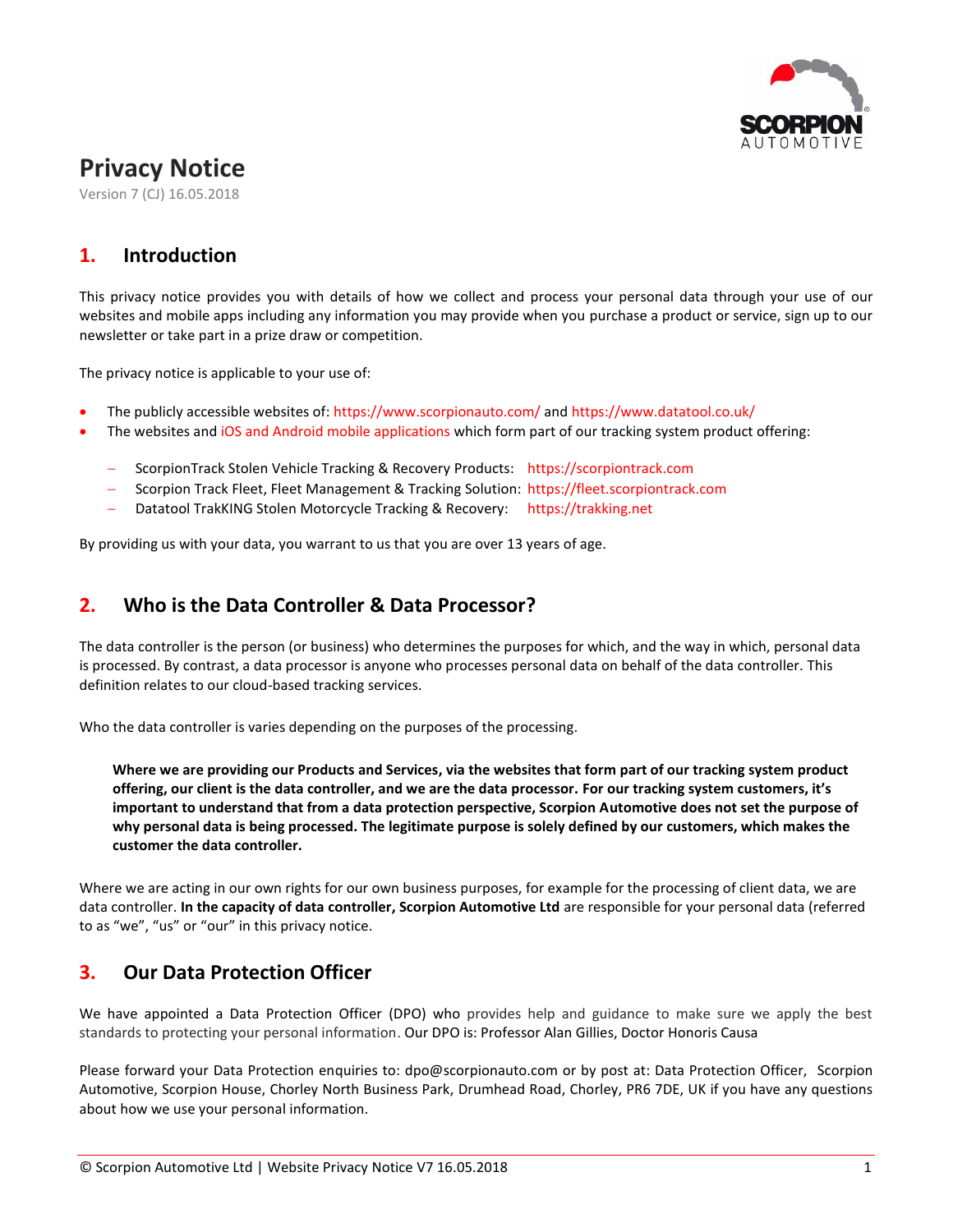

If you are not happy with any aspect of how we collect and use your data, you have the right to complain to the Information Commissioner's Office (ICO), the UK supervisory authority for data protection issues (*[www.ico.org.uk](http://www.ico.org.uk/)*). We should be grateful if you would contact us first if you do have a complaint so that we can try to resolve it for you.

It is very important that the information we hold about you is accurate and up to date. Customers of our tracking system products can perform such updates using the product's website or mobile application. For other customers, please let us know if at any time your personal information changes by emailing us at **dpo@scorpionauto.com**.

## **4. What Data Do We Collect About You?**

Personal data means any information capable of identifying an individual. It does not include anonymised data.

We may process the following categories of personal data about you:

- **Communication Data** that includes any communication that you send to us whether that be through the contact form on our website, through email, text, social media messaging, social media posting or any other communication that you send us. We process this data for the purposes of communicating with you, for record keeping and for the establishment, pursuance or defence of legal claims. Our lawful ground for this processing is our legitimate interests which in this case are to reply to communications sent to us, to keep records and to establish, pursue or defend legal claims.
- **Customer Data** that includes data relating to any purchases of goods and/or services such as your name, title, billing address, delivery address email address, phone number, contact details, purchase details and your card details. We process this data to supply the goods and/or services you have purchased and to keep records of such transactions. Our lawful ground for this processing is the performance of a contract between you and us and/or taking steps at your request to enter into such a contract.
- **User Data** that includes data about how you use our website and any online services together with any data that you post for publication on our website or through other online services. We process this data to operate our website and ensure relevant content is provided to you, to ensure the security of our website, to maintain back- ups of our website and/or databases and to enable publication and administration of our website, other online services and business. Our lawful ground for this processing is our legitimate interests which in this case are to enable us to properly administer our website and our business.
- **Technical Data** that includes data about your use of our website and online services such as your IP address, your login data, details about your browser, length of visit to pages on our website, page views and navigation paths, details about the number of times you use our website, time zone settings and other technology on the devices you use to access our website. The source of this data is from our analytics tracking system. We process this data to analyse your use of our website and other online services, to administer and protect our business and website, to deliver relevant website content and advertisements to you and to understand the effectiveness of our advertising. Our lawful ground for this processing is our legitimate interests which in this case are to enable us to properly administer our website and our business and to grow our business and to decide our marketing strategy.
- **Marketing Data** that includes data about your preferences in receiving marketing from us and our third parties and your communication preferences. We process this data to enable you to partake in our promotions such as competitions, prize draws and free give-aways, to deliver relevant website content and advertisements to you and measure or understand the effectiveness of this advertising. Our lawful ground for this processing is our legitimate interests which in this case are to study how customers use our products/services, to develop them, to grow our business and to decide our marketing strategy.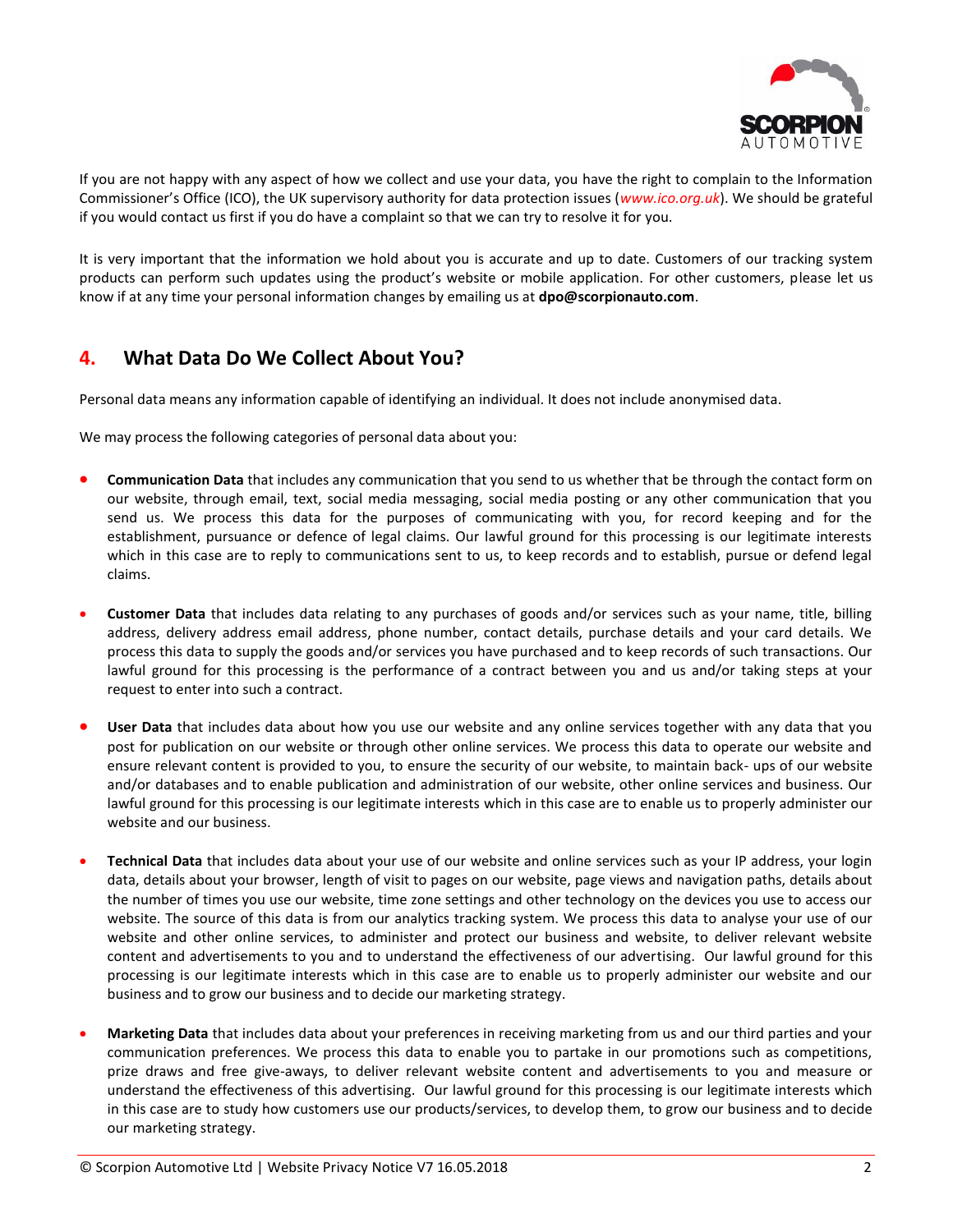

- We may use Customer Data, User Data, Technical Data and Marketing Data to deliver relevant website content and advertisements to you (including Facebook adverts or other display advertisements) and to measure or understand the effectiveness of the advertising we serve you. Our lawful ground for this processing is legitimate interests which is to grow our business. We may also use such data to send other marketing communications to you. Our lawful ground for this processing is either consent or legitimate interests (namely to grow our business).
- **Vehicle Data** that includes data about your vehicle make, model, registration, VIN number and its geographical location history]. We process this data to supply our goods and/or services. Our lawful ground for this processing is the performance of a contract between you and us and/or taking steps at your request to enter into such a contract.

We may also process Aggregated Data from your personal data but this data does not reveal your identity and as such in itself is not personal data. An example of this is where we review your Usage Data to work out the percentage of website users using a specific website page or feature of our web based tracking systems. If we link the Aggregated Data with your personal data so that you can be identified from it, then it is treated as personal data.

#### **People whose data we receive from our customers as an emergency contact**

You may have been appointed as an emergency contact by a customer of one of our tracking products. In this instance, only basic identity and contact data has been stored (your first name, last name, email address and telephone number). We may use this personal data to contact you in the case of a vehicle theft, accident or emergency affecting the customer. We will not use your emergency contact(s) details for any other purpose. This is an important part of our tracking product's performance and could aid the recovery of a customer's stolen vehicle and ensure their own personal safety and well-being.

#### **People whose data we receive from our customers as their employee or owner of the vehicle they use**

Basic identity and contact data may have been supplied to us by your employer or the owner of the vehicle driven by you on hire, lease or contract purchase. This basic personal data is augmented with vehicle data extracted from our tracking devices that is accessible to Scorpion and our customer. The vehicle data that we (Scorpion) gather from the tracking unit installed on a vehicle is anonymous since in its isolation, it cannot identify a person.

Our customer may be processing this data under one or a number of lawful bases: Consent, Contract, Legal obligation, Vital Interests, Public task, Legitimate interests. Consent or legitimate interests are likely to be the lawful basis most companies will process this data. We use the data to deliver a number of benefits for our customers including: monitoring driver's safety and competence, helping reduce fuel and maintenance bills, helping reduce accidents, helping reduce insurance premiums, efficient route planning, , theft prevention and post theft recovery and deem this to be necessary for our own legitimate interests.

#### **Sensitive Data**

We do not collect any Sensitive Data about you. Sensitive data refers to data that includes details about your race or ethnicity, religious or philosophical beliefs, sex life, sexual orientation, political opinions, trade union membership, information about your health and genetic and biometric data. We do not collect any information about criminal convictions and offences.

Where we are required to collect personal data by law, or under the terms of the contract between us and you do not provide us with that data when requested, we may not be able to perform the contract (for example, to deliver goods or services to you). If you don't provide us with the requested data, we may have to cancel a product or service you have ordered but if we do, we will notify you at the time.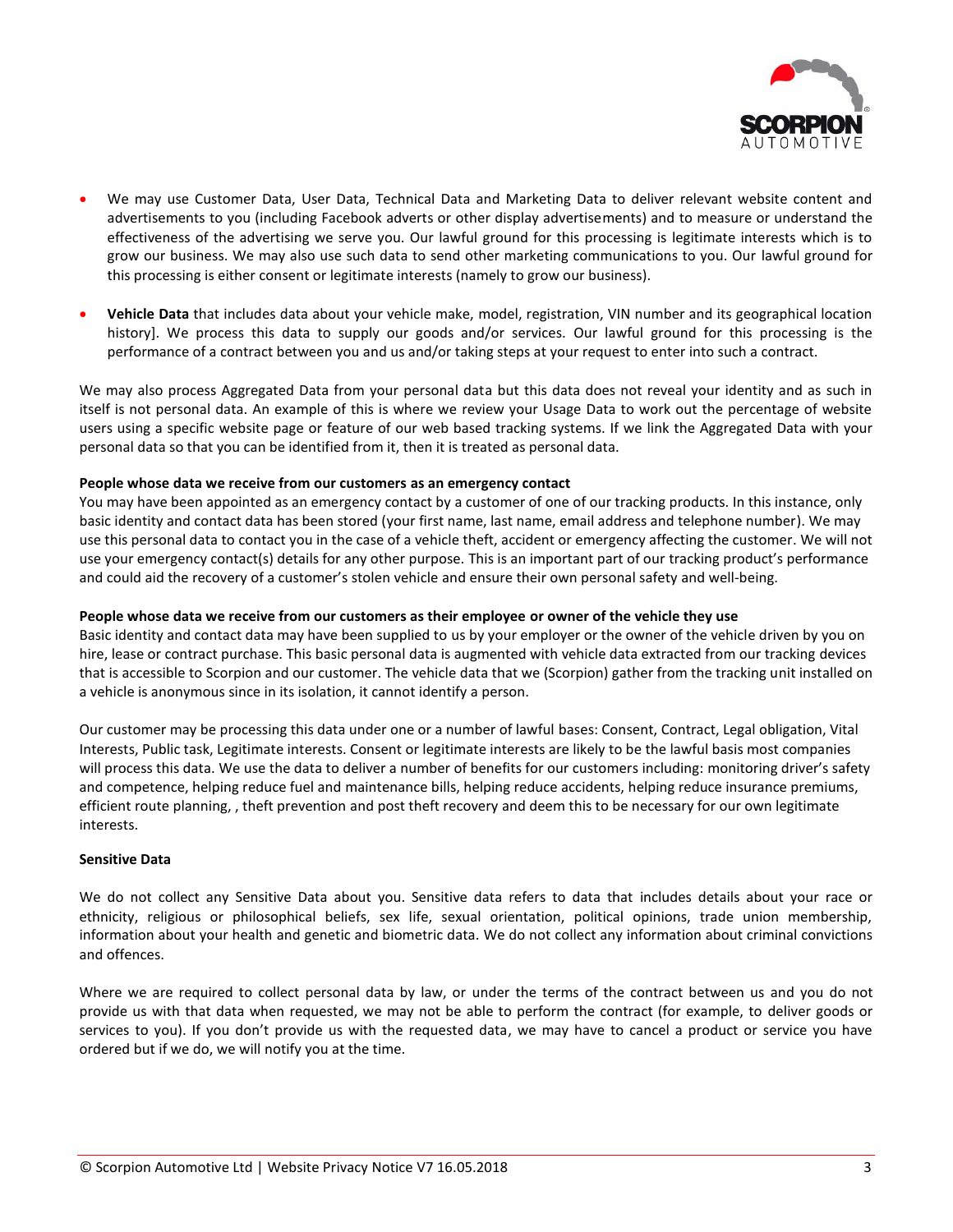

### **5. How We Collect Your Personal Data**

We may collect data about you by you providing the data directly to us (for example by filling in forms on our site or by sending us emails). We may automatically collect certain data from you as you use our website by using cookies and similar technologies. Please see our cookie policy for more details about this.

We may receive data from third parties such as analytics providers such as Google based outside the EU, advertising networks such as Facebook based outside the EU, such as search information providers such as Google based outside the EU, providers of technical, payment and delivery services, such as data brokers or aggregators.

We may also receive data from publicly availably sources such as Companies House and the Electoral Register based inside the EU.

### **6. Marketing Communications**

Our lawful ground of processing your personal data to send you marketing communications is either your consent or our legitimate interests (namely to grow our business).

Under the Privacy and Electronic Communications Regulations, we may send you marketing communications from us if (i) you made a purchase or asked for information from us about our goods or services or (ii) you agreed to receive marketing communications and in each case you have not opted out of receiving such communications since. Under these regulations, if you are a limited company, we may send you marketing emails without your consent. However you can still opt out of receiving marketing emails from us at any time.

Before we share your personal data with any third party for their own marketing purposes we will get your express consent.

You can ask us or third parties to stop sending you marketing messages at any time by following the opt-out links on any marketing message sent to you or OR by emailing us at dpo@scorpionauto.com at any time.

If you opt out of receiving marketing communications this opt-out does not apply to personal data provided as a result of other transactions, such as purchases, warranty registrations etc.

### **7. Disclosures Of Your Personal Data**

We may have to share your personal data with the parties set out below:

- Service providers who provide IT and system administration services.
- Professional advisers including lawyers, bankers, auditors and insurers
- Government bodies that require us to report processing activities.
- Third parties to whom we sell, transfer, or merge parts of our business or our assets.

We require all third parties to whom we transfer your data to respect the security of your personal data and to treat it in accordance with the law. We only allow such third parties to process your personal data for specified purposes and in accordance with our instructions.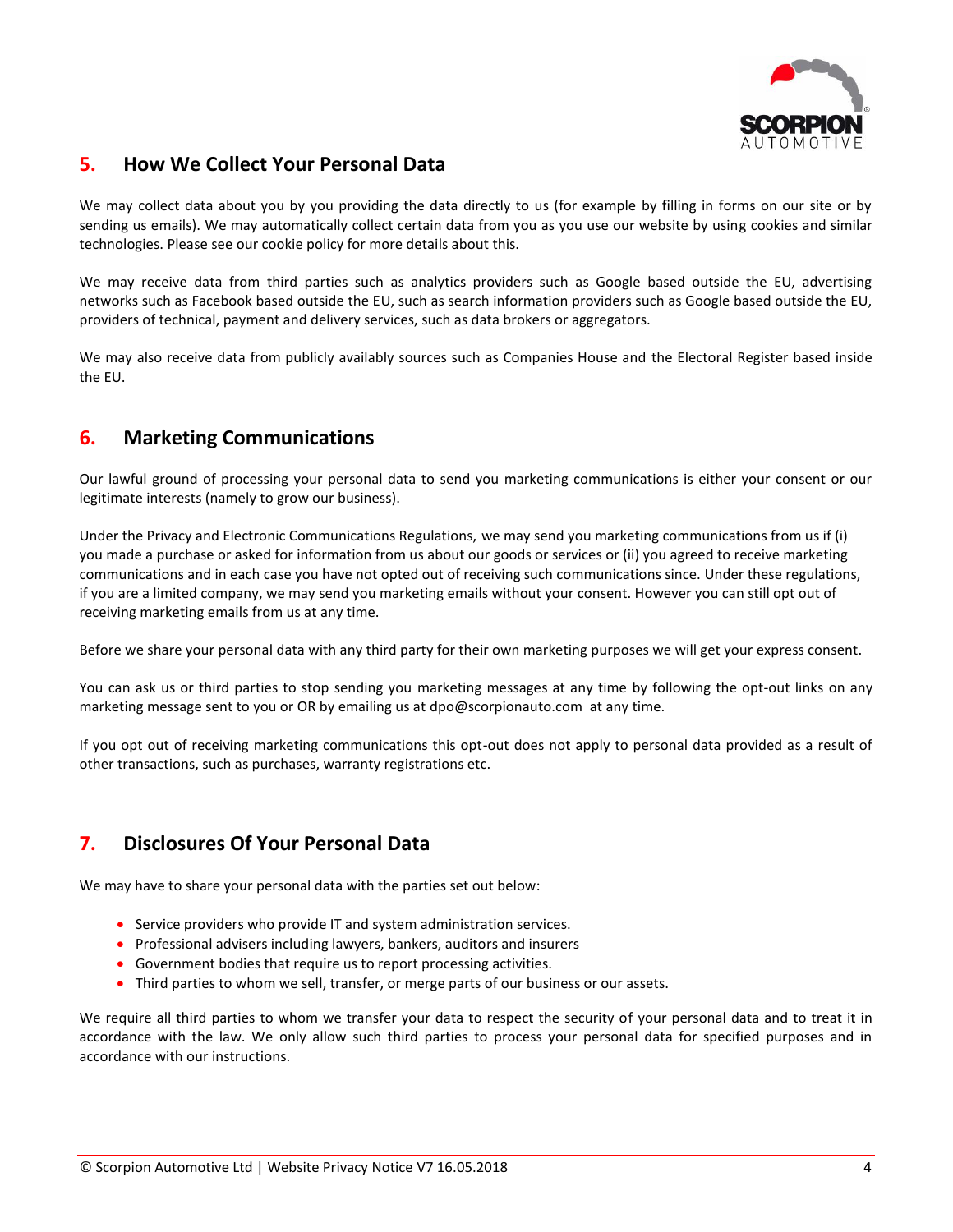

### **8. Disclosures Of Your Personal Data**

We may have to share your personal data with the parties set out below for the purposes set out in the table in paragraph 4 above:

- Service providers who provide IT and system administration services.
- Professional advisers including lawyers, bankers, auditors and insurers who provide consultancy, banking, legal, insurance and accounting services.
- HM Revenue & Customs, regulators and other authorities based in the United Kingdom and other relevant jurisdictions who require reporting of processing activities in certain circumstances.
- Third parties to whom we may sell, transfer, or merge parts of our business or our assets. (We have not nor will aim to ever sell your data as a data product offering).

We require all third parties to whom we transfer your data to respect the security of your personal data and to treat it in accordance with the law. We only allow such third parties to process your personal data for specified purposes and in accordance with our instructions.

#### **9. International Transfers**

We occasionally transfer data to providers such as Dropbox and Mailchimp that have servers based in the United States and weTransfer that have servers based both in the United States and European Union. Countries outside of the European Economic Area (**EEA**) do not always offer the same levels of protection to your personal data, so European law has prohibited transfers of personal data outside of the EEA unless the transfer meets certain criteria.

Some of our third parties service providers are based outside the European Economic Area (**EEA**) so their processing of your personal data will involve a transfer of data outside the EEA.

Whenever we transfer your personal data out of the EEA, we do our best to ensure a similar degree of security of data by ensuring at least one of the following safeguards is implemented:

- We will only transfer your personal data to countries that have been deemed to provide an adequate level of protection for personal data by the European Commission; or
- Where we use certain service providers, we may use specific contracts or codes of conduct or certification mechanisms approved by the European Commission which give personal data the same protection it has in Europe; or
- Where we use providers based in the United States, we may transfer data to them if they are part of the EU-US Privacy Shield which requires them to provide similar protection to personal data shared between the Europe and the US.

If none of the above safeguards is available, we may request your explicit consent to the specific transfer. You will have the right to withdraw this consent at any time.

### **10. Data Security**

We have put in place appropriate security measures to prevent your personal data from being accidentally lost, used or accessed in an unauthorised way, altered or disclosed. In addition, we limit access to your personal data to those employees, agents, contractors and other third parties who have a business need to know such data. They will only process your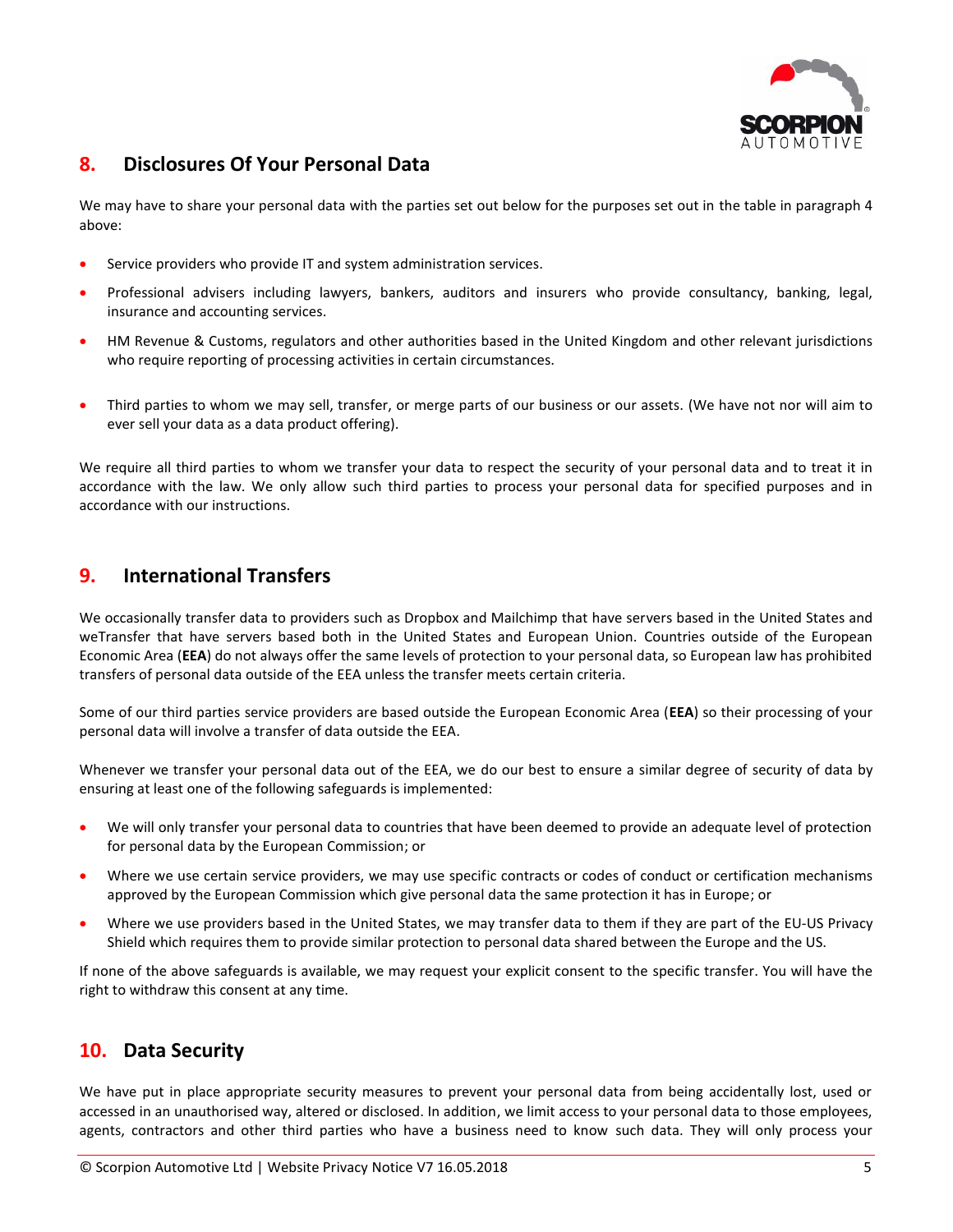

personal data on our instructions and they are subject to a duty of confidentiality.

We have put in place procedures to deal with any suspected personal data breach and will notify you and any applicable regulator of a breach where we are legally required to do so.

#### **11. Data Retention**

We will only retain your personal data for as long as necessary to fulfil the purposes we collected it for, including for the purposes of satisfying any legal, accounting, or reporting requirements.

To determine the appropriate retention period for personal data, we consider the amount, nature, and sensitivity of the personal data, the potential risk of harm from unauthorised use or disclosure of your personal data, the purposes for which we process your personal data and whether we can achieve those purposes through other means, and the applicable legal requirements. By law we have to keep basic information about our customers (including Contact, Identity, Financial and Transaction Data) for six years after they cease being customers for tax purposes.

In some circumstances you can ask us to delete your data: see below for further information.

In some circumstances we may anonymise your personal data (so that it can no longer be associated with you) for research or statistical purposes in which case we may use this information indefinitely without further notice to you.

#### **12. Your Legal Rights**

Under certain circumstances, you have rights under data protection laws in relation to your personal data. These include the right to:

- Request access to your personal data.
- Request correction of your personal data.
- **•** Request erasure of your personal data.
- Object to processing of your personal data.
- Request restriction of processing your personal data.
- Request transfer of your personal data.
- Right to withdraw consent.

You can see more about these rights at:

https://ico.org.uk/for-organisations/guide-to-the-general-data-protection-regulation-gdpr/individual-rights/

If you wish to exercise any of the rights set out above, please email us at **sales@scorpionauto.com.**

Customers will be able to access their personal data from the web based portal of their tracking system. You will not have to pay a fee to access your personal data (or to exercise any of the other rights). However, we may charge a reasonable fee if your request is clearly unfounded, repetitive or excessive. Alternatively, we may refuse to comply with your request in these circumstances.